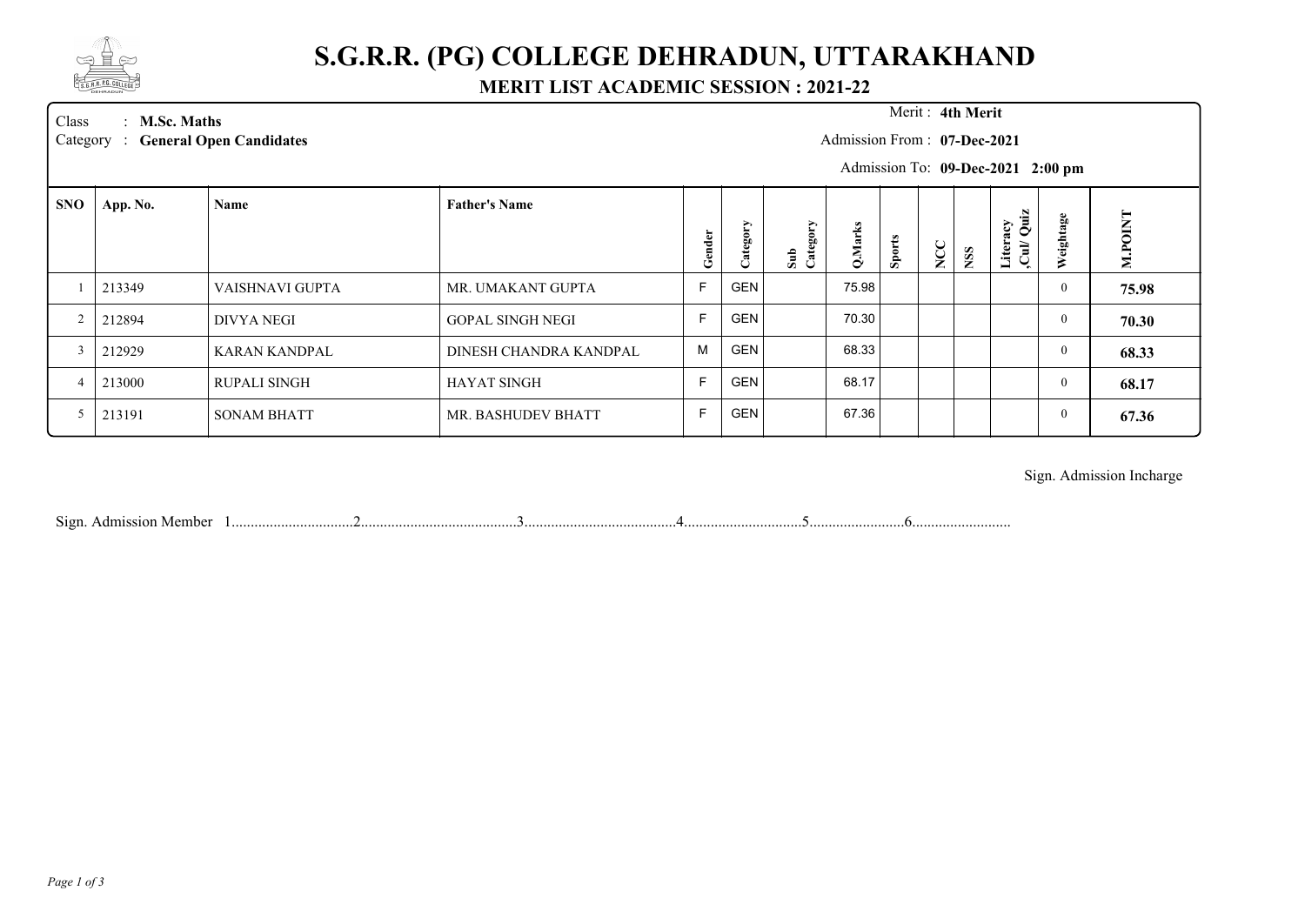

## **S.G.R.R. (PG) COLLEGE DEHRADUN, UTTARAKHAND**

### **MERIT LIST ACADEMIC SESSION : 2021-22**

| Class | $\therefore$ M.Sc. Maths<br>Category : OBC Open Candidates |                       | Merit: 4th Merit<br>Admission From: 07-Dec-2021<br>Admission To: 09-Dec-2021 2:00 pm |         |             |                    |         |        |        |           |                                       |           |         |
|-------|------------------------------------------------------------|-----------------------|--------------------------------------------------------------------------------------|---------|-------------|--------------------|---------|--------|--------|-----------|---------------------------------------|-----------|---------|
| SNO   | App. No.                                                   | Name                  | <b>Father's Name</b>                                                                 | g<br>تع | ⋗<br>Catego | ><br>Sub<br>Catego | Q.Marks | Sports | ◡<br>ž | <b>SS</b> | Literacy<br>Cul/ Quiz<br>$\mbox{Cul}$ | Weightage | M.POINT |
|       | 213274                                                     | <b>VISHAKA</b>        | NARENDRA KUMAR                                                                       | F       | OBC         |                    | 65.59   |        |        |           |                                       | 0         | 65.59   |
|       | 212959                                                     | <b>MANISHA PANWAR</b> | SARTAJ SINGH PANWAR                                                                  |         | OBC         |                    | 58.33   |        |        |           |                                       | v         | 58.33   |

Sign. Admission Incharge

Sign. Admission Member 1................................2.........................................3........................................4...............................5.........................6..........................